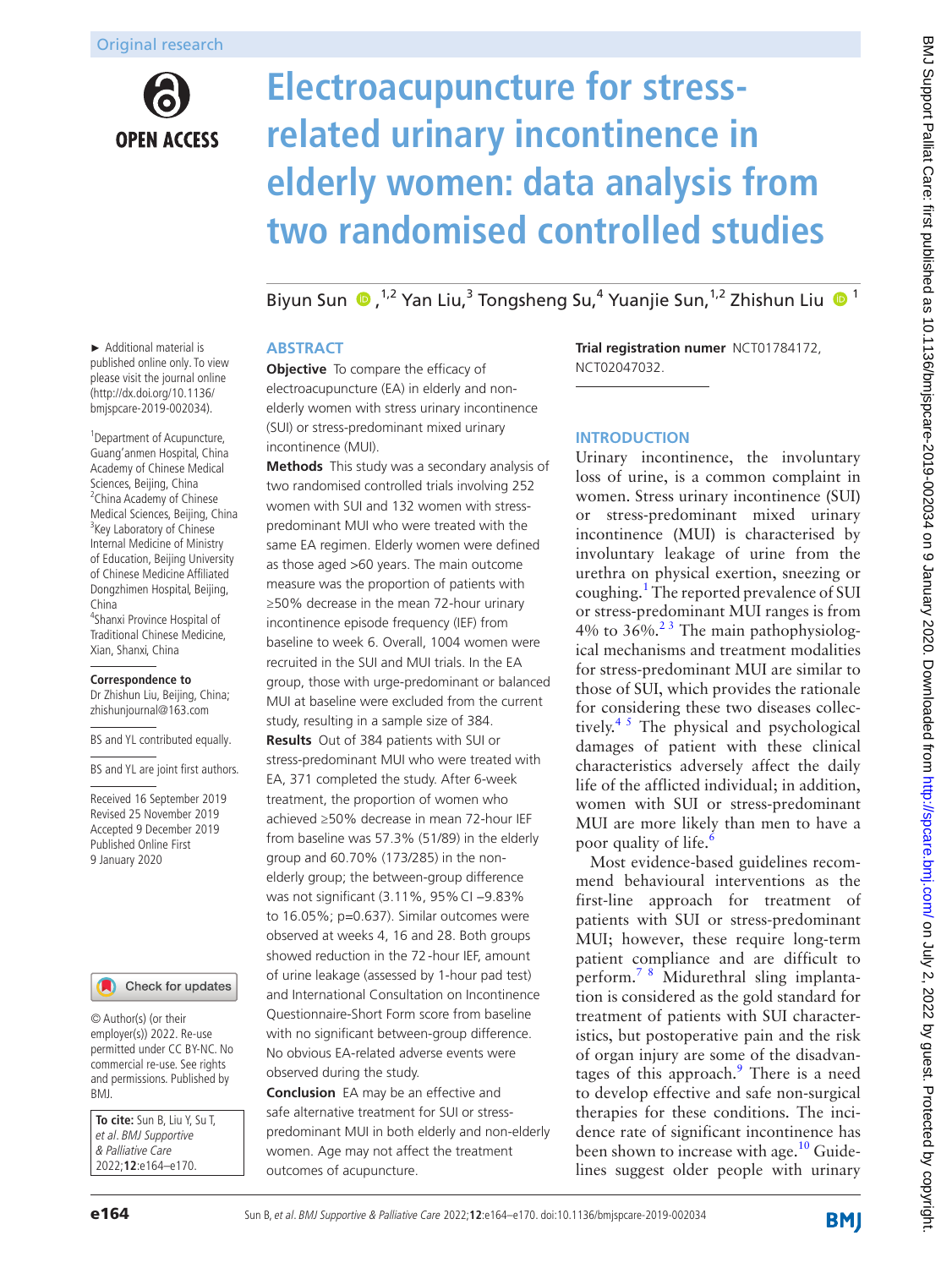Original research

incontinence deserve special consideration, $^{11}$  because all types of urinary incontinence become common with age and coexist with other diseases. Studies showed that age might be related to the efficacy of these interventions. The efficacy of the elderly with SUI may be similar or poorer than the non-elderly, however, the evidence was of low quality.<sup>[12 13](#page-5-8)</sup>

Available data suggest that acupuncture may have good effects for SUI or stress-predominant MUI. In 2017, we reported a randomised clinical trial of electroacupuncture (EA) for treatment of SUI; in 2019, we reported a randomised non-inferiority trial of EA in women with MUI, including 132 stress-predominant MUI patients. $14 \times 15$  The two trials have already demonstrated the efficacy of EA in women with SUI or stresspredominant MUI, but the influence of patients' age on the efficacy of EA remains unknown.

In consideration of the identical EA regimen in the two trials, we combined the participants in the SUI trial and stress-predominant participants in the MUI trial. The objective of this secondary analysis was to assess the effect of EA in elderly versus non-elderly women with SUI or stress-predominant MUI.

#### **Methods**

This was a secondary post hoc analysis of two randomised clinical trials. A total of 1004 women were recruited in the SUI and MUI trials. In both the trials, participants were randomly assigned to receive EA or other treatment in a 1:1 ratio via a central randomisation system for clinical research. The participants, outcome assessors and statisticians were blinded to group allocation. The research protocols were developed and executed in accordance with the principles of the Declaration of Helsinki and were approved by institutional review board at each participating centre (see [online supplementary appendix 1](https://dx.doi.org/10.1136/bmjspcare-2019-002034)). The rationale and design of the two trials have been published in the respective protocols; all participants provided written informed consent prior to randomisation. Briefly, we summarise the two trials below.

The SUI trial was a multicentre, randomised, sham EA controlled trial that tested the effect of EA on urinary leakage among women with SUI. The study enrolled 504 participants at 12 Chinese hospitals between 8 October 2013 and 15 May 2015. All recruited participants were Chinese women (age: 40–75 years) with SUI who had incontinence pad weight gain >1g in the 1-hour pad test. In the EA group, 252 participants received 18 sessions of EA (30min per session, 3 sessions per week) over six consecutive weeks involving the lumbosacral region at bilateral Zhongliao (BL33) and Huiyang (BL35) with a continuous wave of 50Hz and a current intensity of 1–5 mA for 30min. Follow-up was conducted for 24 weeks after the treatment; 482 participants completed the study.

The MUI trial was conducted from 1 March 2014 to 10 October 2016. It was a randomised non-inferiority trial that assessed the effect of EA versus PFMT plus solifenacin therapy in women with MUI. Five hundred women (age range: 35–75 years) with MUI since at least 3 months were recruited; 132 stress-predominant MUI participants in the EA group received the same EA regimen as that in the SUI trial over 12 weeks with a follow-up period of 24 weeks. The observation time points and measurements in the two original trials are presented in [online supplementary appendix 2.1](https://dx.doi.org/10.1136/bmjspcare-2019-002034).

We combined the EA group of the two trials in this secondary analysis. Those with urge-predominant or balanced MUI at baseline were excluded from the current study. This resulted in a sample size of 384 women. These included 92 elderly women and 292 non-elderly women as defined by WHO criteria for elderly in the Asia-Pacific region, that is, age  $>60$ years.<sup>16</sup>

#### **Outcome measures**

The main outcome was defined as the proportion of participants with  $\geq$ 50% decrease in the mean 72-hour incontinence episode frequency(IEF) from baseline at week 6. Other measurements were: proportion of participants with ≥50% reduction in 72-hour IEF at weeks 4, 16 and 28; the mean change in 72-hour IEF from baseline at weeks 2, 4, 6, 8, 10, 12, 15, 16, 17, 18, 20, 24, 27, 28, 29, 30, 32 and 36; the mean change in the amount of urine leakage (AUL), as measured by the 1-hour pad test, at weeks 2, 4, 6 and 12; and the mean change in score on the validated Chinese version of the International Consultation on Incontinence Questionnaire-Short Form (ICIQ-SF) at weeks 4, 6, 8, 12, 16, 18, 20, 24, 28, 30, 32 and 36. The observation measurements and different observation time points including treatment and follow-up periods are detailed in [online supplementary appendix 2.1](https://dx.doi.org/10.1136/bmjspcare-2019-002034). All adverse events were documented throughout the trials.

The 1-hour pad test was performed as recommended by the International Continence Society.<sup>[1](#page-5-0)</sup> Briefly, participants were instructed to wear a preweighed pad and drink 500mL water in 15min. Subsequently, they were asked to perform several strenuous activities including going up and down 24 steps, standing and sitting 10 times, coughing and running. After completing the activities, the pad was reweighed to measure the amount of urinary leakage.

A 72-hour IEF was measured using the 72-hour bladder diary. Participants were instructed to record the time and frequency of urinary incontinence, the type and volume of liquid intake, and the activities that triggered the leakage. $17$ 

ICIQ-SF scores range from 0 (best outcomes) to 21 (worst outcomes) with 2.52 as the minimal clinically important difference. A Chinese version of ICIQ-SF was used in the study to measure the influence of urinary incontinence on the quality of life.<sup>18</sup>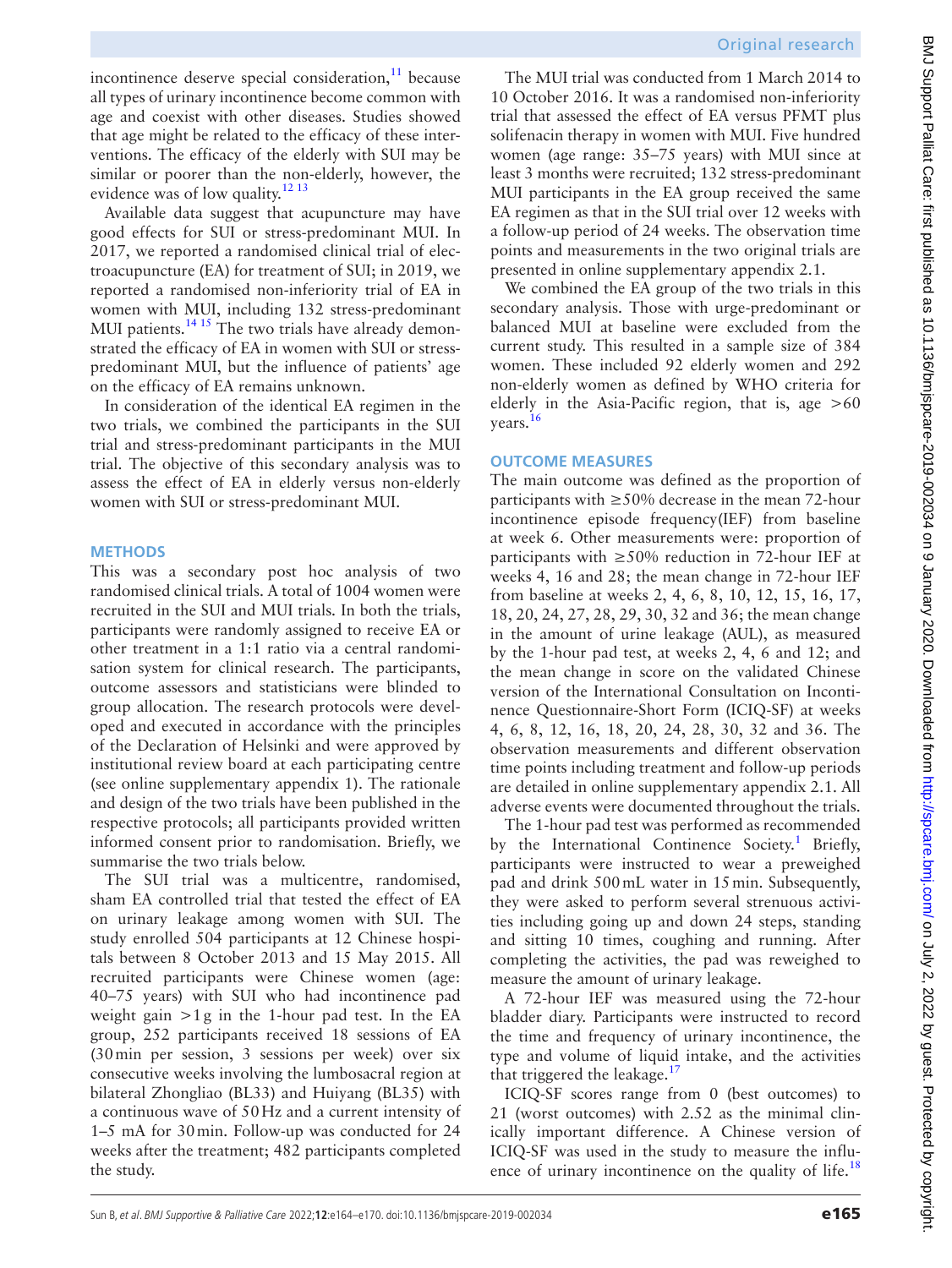It contained three items pertaining to the frequency, amount of leakage and overall impact on the quality of life; a fourth non-scored item was used to assess the type of incontinence.

### **Statistical analysis**

Descriptive statistics were used for demographics, baseline characteristics and safety variables. The primary efficacy variable in the intention-to-treat (ITT) population was analysed using a generalised linear model with a binomial distribution, adjusted for imbalances in baseline variables (ie, educational level, menopause, coexisting diseases, duration and 72-hour IEF). The same analyses were used to analyse the  $\geq$ 50% reduction in 72-hour IEF from baseline at weeks 4, 6, 16 and 28. The general linear model, with treatment and unequally distributed baseline variables as covariates, was used for continuous outcomes (ie, 72-hour IEF, ICIQ-SF score and 1-hour AUL). Safety data were provided for descriptive purposes only. Any missing data were not imputed. All statistical tests were two sided, and p values less than 0.05 were considered indicative of statistically significant difference.

# **Results**

A total of 384 participants were enrolled in the secondary analysis and 371 participants completed the study (3 dropped out in the elderly group and 10 in the non-elderly group). There were 92 (24.0%) women in the elderly group and 292 (76.0%) in the non-elderly

group. The mean age was 66.3 years old in the elderly (SD 3.8) and 50.6 years old in the non-elderly (SD 6.2). Out of 384 participants, 252 were menopausal. The mean BMI in the study population was 24.9kg/ m<sup>2</sup>. The mean duration of SUI was 6.9 years. Baseline characteristics were similar between groups except for SUI duration, 72-hour IEF, menopausal status and educational level. These factors were adjusted for in the statistical analysis. The baseline characteristics of participants in the two groups are summarised in [table](#page-2-0) 1.

The proportion of patients with  $\geq$ 50% reduction in mean 72-hour IEF from baseline at week 6 was 57.3% (51/89) in the elderly group and 60.7% (173/285) in the non-elderly group; the between-group difference of 3.11% (95% CI −9.83% to 16.05%; p*=*0.637) was not statistically significant. Similar results were obtained with respect to the proportion of patient with ≥50% reduction in mean 72-hour IEF from baseline at weeks 4, 16 and 28 (p>0.05 for all). According to the subgroup analysis of the SUI and MUI trials, no significant between-group differences were observed at weeks 4, 6, 16 and 28 ( $p > 0.05$  for all, except  $p = 0.043$ of MUI trial at week 28). [Table](#page-3-0) 2 shows the detailed results of the proportion of patients with ≥50% reduction in mean 72-hour IEF and the subgroup analysis.

The trends of change from baseline in the results of 72-hour IEF, AUL and ICIQ-SF score are shown in [figure](#page-3-1) 1A–C. As can be seen from the dotted-line chart, all parameters exhibited a consistent downward

<span id="page-2-0"></span>

| Table 1<br>Baseline patient characteristics |                            |                          |              |          |
|---------------------------------------------|----------------------------|--------------------------|--------------|----------|
|                                             | <b>Elderly</b><br>$(n=92)$ | Non-elderly<br>$(n=292)$ | Total        | P value* |
| Age, mean (SD)                              | 66.3 (3.79)                | 50.6(6.24)               | 54.4 (8.84)  | < 0.001  |
| BMI, mean (SD)t                             | 25.3(4.11)                 | 24.7(5.11)               | 24.9 (4.85)  | 0.577    |
| Race, no $(\%)$                             |                            |                          |              | 0.708    |
| Han                                         | 89 (96.7)                  | 285 (97.6)               | 374 (97.4)   |          |
| Minority                                    | 3(3.3)                     | 7(2.4)                   | 10(2.6)      |          |
| Educational level, no (%)                   |                            |                          |              | 0.004    |
| Primary education or below                  | 33 (35.9)                  | 119(40.8)                | 152 (39.6)   |          |
| Secondary education                         | 48 (52.2)                  | 164 (56.2)               | 212 (55.2)   |          |
| Tertiary education                          | 11(12.0)                   | 9(3.1)                   | 20(5.2)      |          |
| Childbearing, no (%)                        | 92 (100.0)                 | 290 (99.3)               | 382 (99.5)   | >0.999   |
| Menopause, no (%)                           | 89 (96.7)                  | 163(55.8)                | 252(65.6)    | < 0.001  |
| Coexisting diseases, no (%)#                | 21(22.8)                   | 33 (11.3)                | 54 (14.1)    | 0.006    |
| Duration, mean (SD) years                   | 9.4(8.44)                  | 6.1(6.11)                | 6.9(6.87)    | < 0.001  |
| 72-hour IEF (mean)                          | 11.6(11.41)                | 8.0(8.10)                | 8.8(9.11)    | < 0.001  |
| 1 hour AUL (mean)                           | 20.6 (26.98)               | 17.6 (22.76)             | 18.3 (23.84) | 0.286    |
| ICIQ-SF score (mean) §                      | 11.4(3.63)                 | 10.6(3.21)               | 10.8(3.33)   | 0.052    |

\*All tests were two sided. P<0.05 was considered significant.

†Calculated as weight in kilograms divided by height in metres squared.

‡Coexisting diseases include disease have no affect outcome measurements and confirm to inclusion criteria.

§ICIQ-SF scoring was additive (0–21), with higher scores indicating worse outcomes.

AUL, the amount of urine;BMI, body mass index; ICIQ-SF, International Consultation on Incontinence Questionnaire-Short Form; IEF, incontinence episode frequency.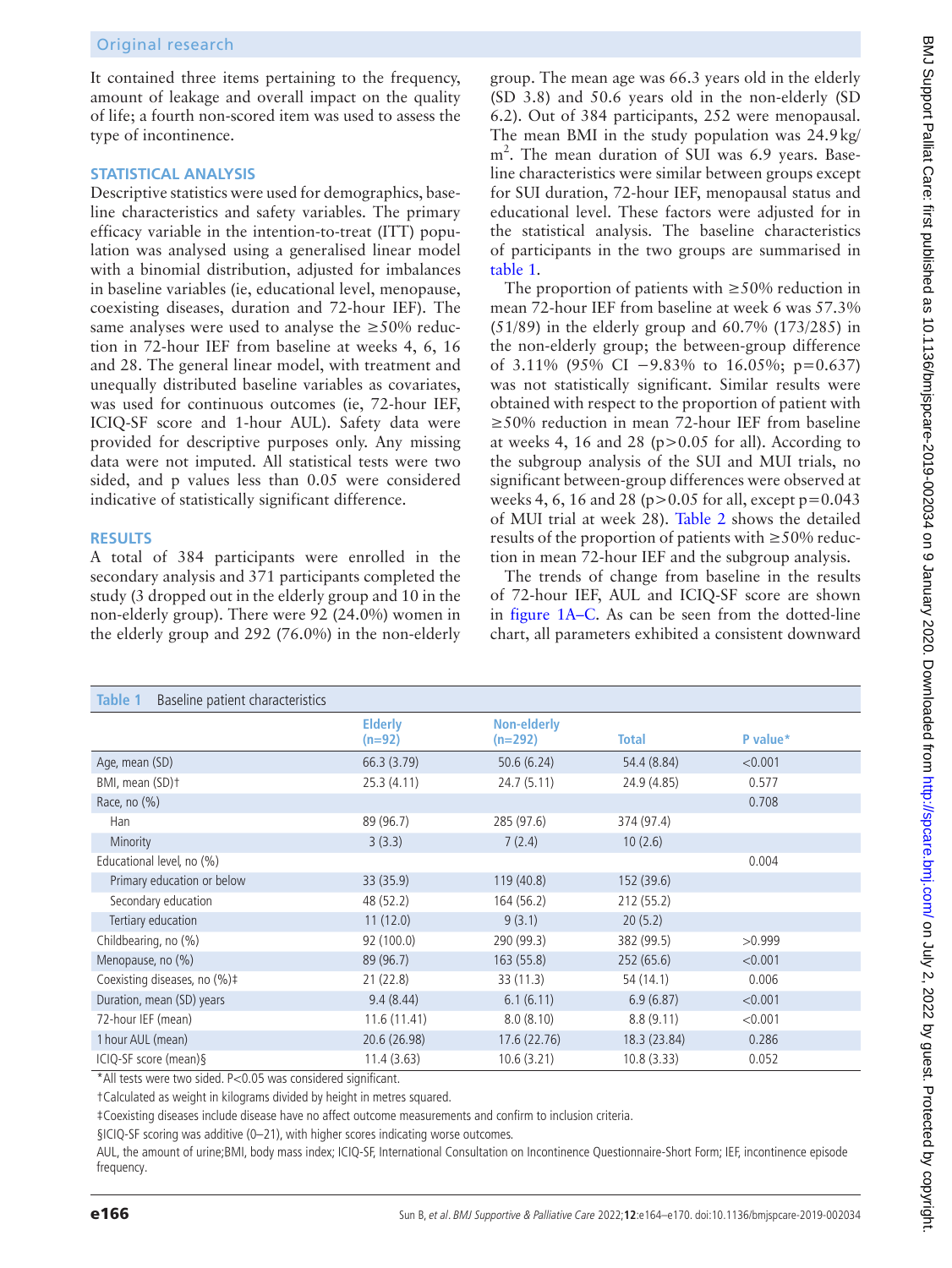<span id="page-3-0"></span>**Table 2** Proportion of patients having a 50% or greater reduction in 72-hour IEF compared with baseline at each interview point by study\*

|                     | Week 6                      |                                  |                              |                              |
|---------------------|-----------------------------|----------------------------------|------------------------------|------------------------------|
|                     | (main outcome)              | Week 4                           | Week 16                      | Week 28                      |
| Combined trial      |                             |                                  |                              |                              |
| Elderly $(n=92)$    | 51/89 (57.30)               | 32/90 (35.56)                    | 61/89 (68.54)                | 65/89 (73.03)                |
| Non-elderly (n=292) | 173/285 (60.70)             | 123/286 (43.01)                  | 191/282 (67.73)              | 198/282 (70.21)              |
| <b>Difference</b>   | $3.11 (-9.83 to 16.05)$     | 4.04 $(-8.52 \text{ to } 16.61)$ | $-1.65$ ( $-13.92$ to 10.63) | $-3.06$ ( $-14.64$ to 8.52)  |
| P value             | 0.637                       | 0.528                            | 0.793                        | 0.604                        |
| SUI trial           |                             |                                  |                              |                              |
| Elderly $(n=56)$    | 38/54 (70.37)               | 23/54 (42.59)                    | 39/54 (72.22)                | 42/54 (77.78)                |
| Non-elderly (n=196) | 124/192 (64.58)             | 86/192 (44.79)                   | 118/189 (62.43)              | 123/189 (65.08)              |
| <b>Difference</b>   | $-5.90$ ( $-21.52$ to 9.72) | $-0.90$ ( $-17.04$ to 15.24)     | $-7.58$ ( $-23.80$ to 8.35)  | $-13.09$ ( $-27.22$ to 1.04) |
| P value             | 0.459                       | 0.913                            | 0.351                        | 0.07                         |
| <b>MUI trial</b>    |                             |                                  |                              |                              |
| Elderly ( $n=36$ )  | 13/35 (37.14)               | 9/36(25.00)                      | 22/35 (62.86)                | 23/35 (65.71)                |
| Non-elderly (n=96)  | 49/93 (52.69)               | 37/94 (39.36)                    | 73/93 (78.49)                | 75/93 (80.65)                |
| <b>Difference</b>   | $15.70 (-5.71 to 37.11)$    | $10.30$ ( $-10.08$ to 30.68)     | $18.14 (-1.20 to 37.49)$     | 18.94 (0.57 to 37.30)        |
| P value             | 0.151                       | 0.322                            | 0.066                        | 0.043                        |

\*Data are described as number/total number of patients (%), unless otherwise indicated.

IEF, incontinence episode frequency; MUI, mixed urinary incontinence; SUI, stress urinary incontinence.

trend over time. At week 6, the mean change in the 72-hour IEF from baseline in the elderly group was  $-4.1$  (95% CI  $-5.2$  to  $-3.1$ ), while the corresponding change in the non-elderly group was −3.9 (95% CI −4.4 to −3.3); the between-group difference in this respect (0.3, 95% CI – 1.0 to 1.5; p=0.688) was not statistically significant. Similar results were observed at weeks 2, 4, 6, 8, 10, 16, 18, 20, 24, 28, 30, 32 and 36 (p>0.05 for all). With respect to the mean change in AUL from baseline at weeks 2, 4, 6, and 12, both groups showed a progressive decrease over time; the between-group differences in this respect were not statistically significant at all time points (p>0.05 for



<span id="page-3-1"></span>**Figure 1** Changes in 72-hour IEF, 1-hour AUL and ICIQ-SF score from baseline at various time points.

**AUL, amount of urine leakage; IEF, incontinence episode frequency; ICIQ-SF, International Consultation on Incontinence Questionnaire-Short Form.**

all). The mean change in ICIQ-SF score from baseline at weeks 4, 6, 8, 12, 16, 18, 20, 24, 28, 30, 32 and 36 also showed a decreasing trend in both groups; however, there was no significant between-group difference in this respect  $(p>0.05$  at all time points). The outcome measures are detailed in [online supple](https://dx.doi.org/10.1136/bmjspcare-2019-002034)[mentary appendix 2.2](https://dx.doi.org/10.1136/bmjspcare-2019-002034).

The incidence of adverse events related to EA treatment during the treatment period was 2.17% in the elderly group and 1.37% in the non-elderly group. No serious adverse events occurred in any of the groups. Details of adverse events during the two trials are displayed in [table](#page-4-0) 3.

#### **Discussion**

In this secondary analysis, we examined the data from two randomised controlled trials of SUI or stresspredominant MUI to compare the efficacy of EA in elderly and non-elderly women. The results showed no significant difference between the proportion of patients with ≥50% reduction in mean 72-hour IEF from baseline at week 6, with elderly group of 57.3% and the non-elderly group of 60.7%. Besides, the changes from baseline to the observed weeks in 72-hour IEF, AUL and the ICIQ-SF score in the elderly and non-elderly groups all had considerable reductions, with no between-group differences. The outcomes suggest that women with SUI or stress-predominant MUI show good response to EA and that the response is not correlated with age.

The effect comparisons of surgical treatment between older and younger cohorts have been reported in previous studies. Similar conclusions were shown in a review<sup>[19](#page-6-3)</sup>: when compared with younger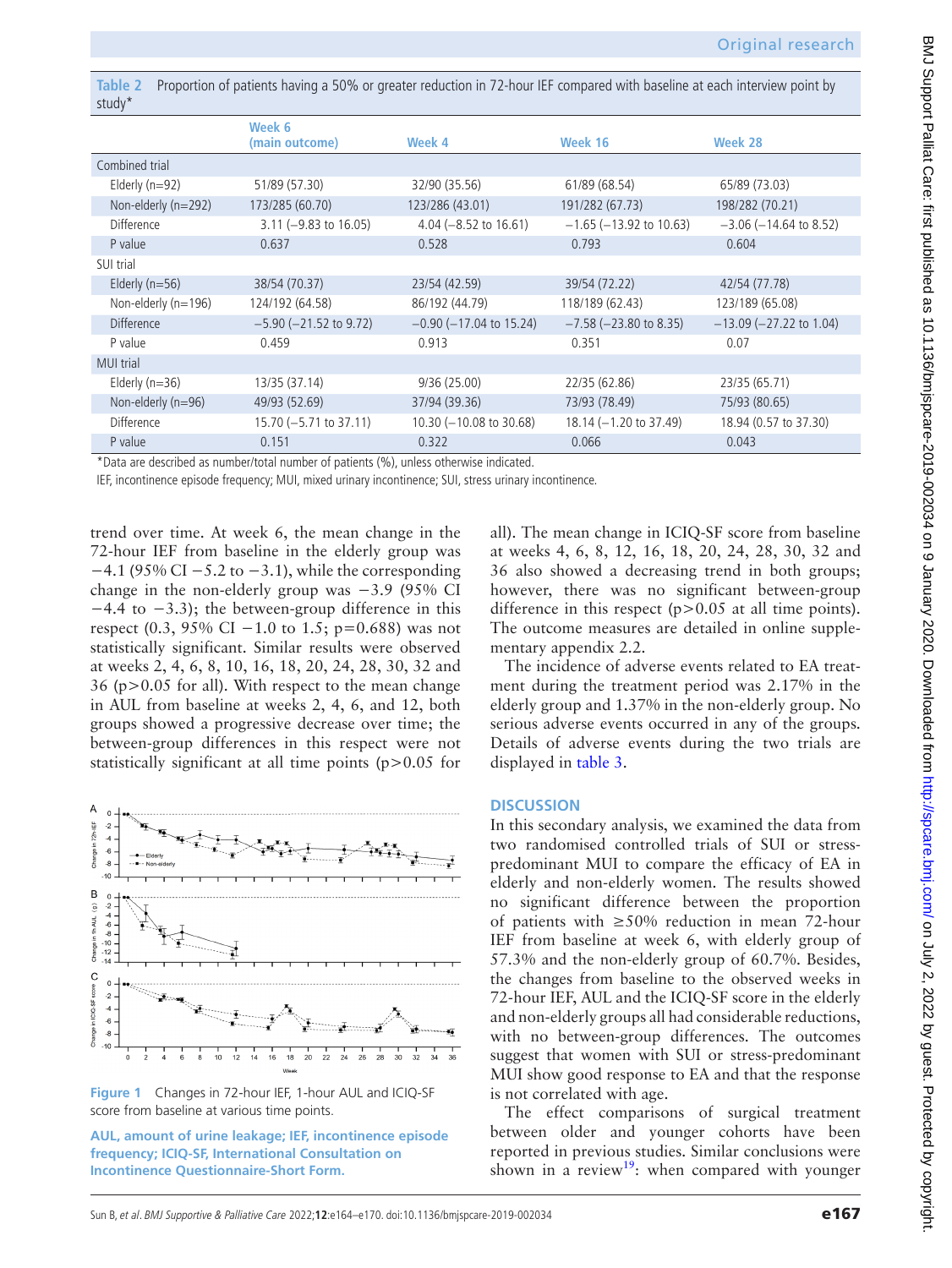<span id="page-4-0"></span>

| Table 3 Adverse events*1    |                  |                               |
|-----------------------------|------------------|-------------------------------|
|                             | Elderly $(n=92)$ | <b>Non-elderly</b><br>(n=292) |
| EA-related adverse events   |                  |                               |
| Overall                     | 2(2.17)          | 4(1.37)                       |
| Fatigue                     | 0(0.00)          | 2(0.68)                       |
| Unbearable pain             | 1(1.09)          | 0(0.00)                       |
| Haematoma                   | 1(1.09)          | 2(0.68)                       |
| EA-unrelated adverse events |                  |                               |
| Overall                     | 27 (29.35)       | 45 (15.41)                    |
| Upperrespiratory infection  | 2(2.17)          | 12(4.11)                      |
| Pneumonia                   | 1(1.09)          | 0(0.00)                       |
| Cold                        | 18 (19.57)       | 24 (8.22)                     |
| Pharyngitis                 | 0(0.00)          | 1(0.34)                       |
| Chronic bronchitis          | 2(2.17)          | 0(0.00)                       |
| Cough                       | 0(0.00)          | 1(0.34)                       |
| <b>Dizziness</b>            | 1(1.09)          | 1(0.34)                       |
| Headache                    | 0(0.00)          | 1(0.34)                       |
| Herpes zoster               | 0(0.00)          | 1(0.34)                       |
| Diarrhoea                   | 1(1.09)          | 1(0.34)                       |
| Facial oedema               | 0(0.00)          | 1(0.34)                       |
| Urinary tract infection     | 1(1.09)          | 0(0.00)                       |
| Uterine fibroids            | 0(0.00)          | 1(0.34)                       |
| Knee osteoarthritis         | 1(1.09)          | 0(0.00)                       |
| Others                      | 0(0.00)          | 1(0.34)                       |

\*Adverse events were analysed for all patients who received treatment and were counted by type rather than frequency in the same patient. Adverse events of different types occurring in a single patient were defined as independent adverse events. A single adverse events type with multiple occurrences in a single patient was defined as one adverse event.

†Data are reported as no (%) unless otherwise indicated.

EA, electroacupuncture.

women, elderly women have almost similar outcomes after surgery, though they may have greater associated morbidity and a longer recovery period. Some subgroup analyses of randomised controlled trials showed that the elderly had poor response to surgical treatment. A study involving 970 women with SUI who underwent tension-free vaginal tape treatment showed that the subjective cure rate in elderly women was lower than that in non-elderly women.<sup>[13](#page-5-10)</sup> Another research of 537 women comparing retropubic to transobturator tape found that increasing age was an inde-pendent risk factor for surgery failure.<sup>[20](#page-6-4)</sup> Results of studies in non-operative treatment on elderly women with SUI are consistent with ours. Some studies of PFMT in elderly women found that in older patients with SUI, the outcome measures were comparable to those in the younger. The effect of PFMT in patients with SUI did not seem to decrease with age. $21-23$  Two randomised controlled trials of tolterodine treatment in the elderly found a similar efficacy and side effect profile to the younger. $2425$  In our study, no significant between-group differences were observed with respect to most parameters. This implies that EA may improve

SUI or stress-predominant MUI in women irrespective of the age.

We defined the proportion of patients with  $\geq 50\%$ decrease in the mean 72-hour IEF as the main outcome measured using the bladder diary; 50% reduction in IEF can be considered as the threshold for clinical significance in the treatment of  $SUI<sup>26</sup>$  $SUI<sup>26</sup>$  $SUI<sup>26</sup>$  After 6-week EA treatment, a high percentage of women in both groups achieved ≥50% reduction in 72-hour IEF from baseline. In addition, in both the SUI and MUI trials, we had performed subgroup analysis of patients who achieved ≥50% decrease in mean 72-hour IEF disaggregated by age. At the corresponding time points (weeks 4, 6, 16 and 28), no significant between-group differences were observed in both the trials, which is consistent with the results of the present study. After EA treatment, the proportions of patients who had achieved ≥50% reduction in 72-hour IEF from baseline at week 28 were 73.03% in the elderly group and 70.21% in the non-elderly group; the outcomes are comparable to 69.98% at the endpoint after duloxetine treatment.<sup>27</sup>

The consistent changes were found in 72-hour IEF from baseline to the observed weeks in both the elderly and non-elderly groups. At week 12, the change was  $-4.1$  (−5.4 to −2.8) and −6.6 (−7.3 to −5.8), respectively. A previous study investigated the effects of a pelvic floor muscle rehabilitation programme among elderly women with SUI (age >60 years); after 12-week intervention, the 3-day leakage episodes decreased from  $4.6 \pm 4.2$  to  $1.1 \pm 1.6$  (p=0.003), which were similar to our results. $28$  Changes from the baseline of the AUL were measured by 1-hour pad test, which is used to quantify urine leakage due to SUI. Both groups showed good reduction in AUL at weeks 2, 4, 6 and 12; no significant between-group differences were observed in this respect at any of the time points. In a clinical trial of pelvic floor muscle treatment, the mean decrease in AUL at week 12 was 7.9g (SD 12.1). $^{29}$  In comparison, EA treatment showed better efficacy as the mean decrease in AUL at week 12 in our secondary analysis was  $-11.1$  g ( $-14.2$  to  $-7.9$ ) in the elderly group and  $-12.4$  g ( $-14.2$  to  $-10.5$ ) in the non-elderly group. We also found good reductions in the ICIQ-SF score from baseline to the observed weeks in both groups; however, there were no significant between-group differences in this respect, either. In the two age groups, the reduction was greater than −2.52 (the minimal clinically important difference) (range,  $-2.4$  to  $-7.7$ ) at most time points with the exception of week 4 in the elderly group  $(-2.0)$ . These results are comparable to that reported from a previous study of clinical symptoms improvement after pelvic floor muscle exercise.<sup>30</sup> In our study, we observed a low incidence of adverse events, and most events were mild and transient.

Continence is maintained by bladder wall stability, an intact pelvic floor and nerve supply to the bladder,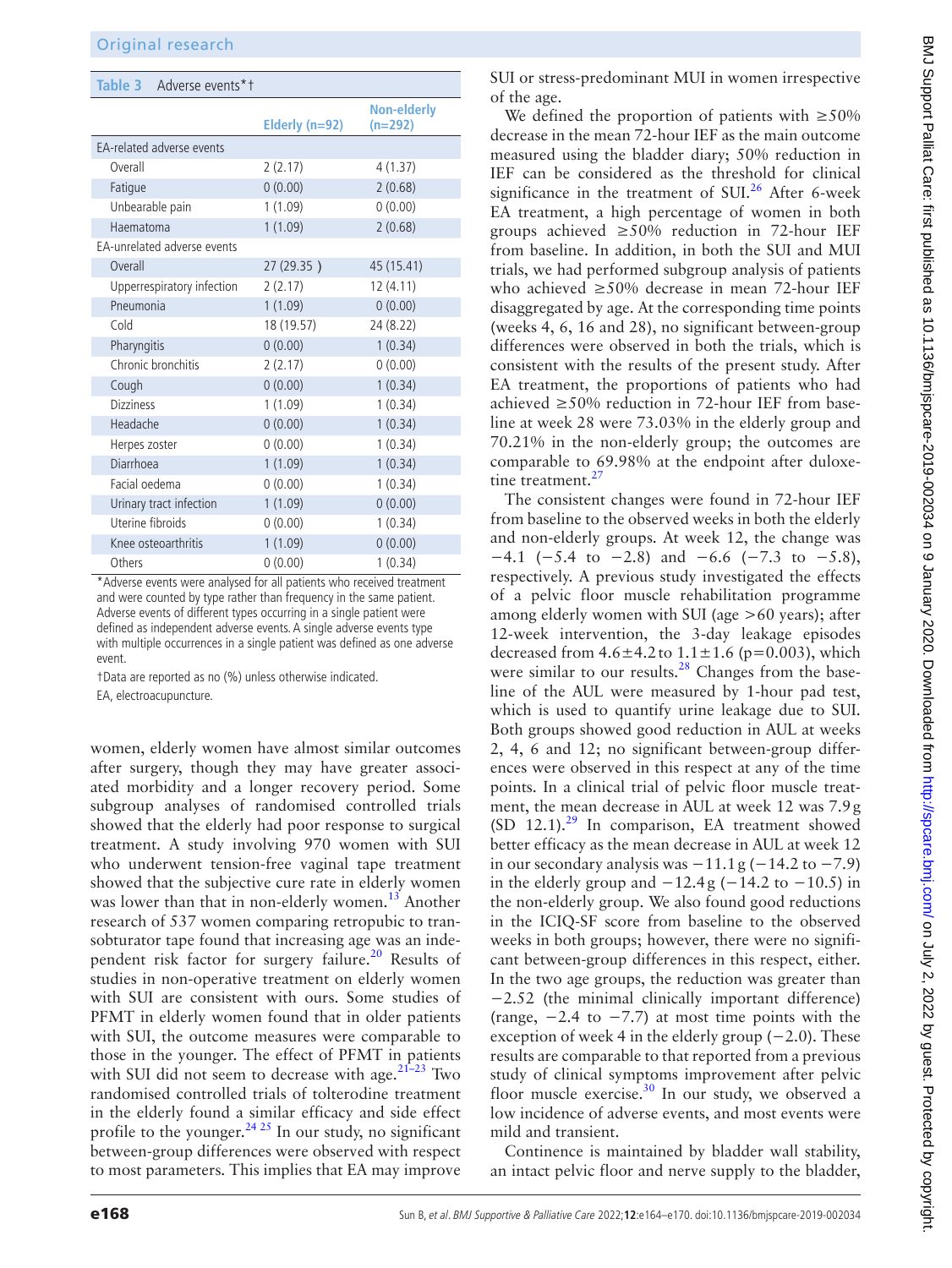which also requires mobility, manual dexterity and the cognitive ability to react to bladder filling.<sup>31</sup> Weakness of pelvic floor muscles and bladder neck is the cause of SUI.<sup>32</sup> Age might be an important factor that affects the treatment outcomes in women with SUI. With age, physiological changes in the lower urinary tract can have a predisposition to SUI. The changes in ageing bladder include increased collagen content, changes to gap junctions, increased space between myocytes and the sensitivity of sensory afferents changes.<sup>33</sup> Bladder capacity and urethral closure pressure decrease, while the postvoid residual volume and overactivity of the detrusor muscle increase, which may lead to SUI.<sup>34</sup> The mechanism of action of EA may involve stimulation of S3 via BL33 and that of pudendal nerve via BL35, which promotes pelvic floor muscle contraction and augments muscle strength; this may partially explain our results.<sup>[35](#page-6-16)</sup> Our results suggest that outcomes of EA therapy in women with SUI may not be affected by age. It may be inferred that compared with other therapeutic modalities, the efficacy of EA in women with SUI may not be affected by geriatric factors.

There were several limitations in our secondary analysis. First, the two trials actually had some differences that may have affected the outcomes of this study. These included the two diseases (SUI and stresspredominant MUI) are not exactly the same; the age range of participants (SUI trial: 40–75 years; MUI trial: 35–75 years) and the duration of treatment and follow-up. Second, potential bias cannot be ruled out because the secondary analysis was not predefined during the design of the primary studies. Lastly, our study population exclusively composed of Chinese women; therefore, our findings may not be applicable to other ethnic groups.

# **Conclusion**

EA may have good effects in both elderly and nonelderly women with SUI or stress-predominant MUI. The age factor may not affect the treatment outcomes. Further large-scale studies are required to provide more definitive evidence and to explore the underlying mechanisms.

#### **Acknowledgements** We acknowledge the volunteers for their participation.

**Contributors** BS, YL and ZL had full access to all of the data in the study and take responsibility for the integrity of the data and the accuracy of data analysis. Study concept and design: BS, YL and ZL. Acquisition, analysis or interpretation of data: all authors. Drafting the manuscript: BS, YL and YS. Critical revision of the manuscript for important intellectual content: TS and ZL. Statistical analysis: YL. Obtained funding: ZL. All of the authors gave final approval of the version to be published and agreed to be accountable for all aspects of the work.

**Funding** This study was supported and funded by the program of "the 13th Five-year'' National Key R&D Project (2017YFC1703602; 2017YFC1703506) by the Ministry of Science and Technology of the People's Republic of China.

**Competing interests** None declared.

**Patient consent for publication** Not required.

**Ethics approval** The study protocols were approved by independent ethics committees at all participating sites.

**Provenance and peer review** Not commissioned; externally peer reviewed.

**Data availability statement** Data are available on reasonable request.

**Open access** This is an open access article distributed in accordance with the Creative Commons Attribution Non Commercial (CC BY-NC 4.0) license, which permits others to distribute, remix, adapt, build upon this work noncommercially, and license their derivative works on different terms, provided the original work is properly cited, appropriate credit is given, any changes made indicated, and the use is noncommercial. See: [http://creativecommons.org/licenses/by-nc/4.](http://creativecommons.org/licenses/by-nc/4.0/)  $0/$ .

## **ORCID iDs**

Biyun Sun<http://orcid.org/0000-0002-5884-1238> Zhishun Liu <http://orcid.org/0000-0001-7570-8917>

# **References**

- <span id="page-5-0"></span>1 Abrams P, Cardozo L, Fall M, *et al*. The standardisation of terminology in lower urinary tract function: report from the standardisation Sub-committee of the International continence Society. *[Urology](http://dx.doi.org/10.1016/S0090-4295(02)02243-4)* 2003;61:37–49.
- <span id="page-5-1"></span>2 Hunskaar S, Lose G, Sykes D, *et al*. The prevalence of urinary incontinence in women in four European countries. *[BJU Int](http://dx.doi.org/10.1111/j.1464-410X.2003.04609.x)* 2004;93:324–30.
- 3 Myers DL. Female mixed urinary incontinence: a clinical review. *[JAMA](http://dx.doi.org/10.1001/jama.2014.4299)* 2014;311:2007–14.
- <span id="page-5-2"></span>4 Nambiar AK, Lucas MG. Pathophysiology of urinary incontinence. *[Surgery](http://dx.doi.org/10.1016/j.mpsur.2014.05.002)* 2014;32:279–85.
- 5 Kobashi KC, Albo ME, Dmochowski RR, *et al*. Surgical treatment of female stress urinary incontinence: AUA/SUFU guideline. *[J Urol](http://dx.doi.org/10.1016/j.juro.2017.06.061)* 2017;198:875–83.
- <span id="page-5-3"></span>6 Lagro-Janssen T, Smits A, Van Weel C. Urinary incontinence in women and the effects on their lives. *[Scand J Prim Health Care](http://dx.doi.org/10.3109/02813439209014063)* 1992;10:211–6.
- <span id="page-5-4"></span>7 Qaseem A, Dallas P, Forciea MA, *et al*. Nonsurgical management of urinary incontinence in women: a clinical practice guideline from the American College of physicians. *[Ann Intern Med](http://dx.doi.org/10.7326/M13-2410)* 2014;161:429–40.
- 8 Kielb SJ. Stress incontinence: alternatives to surgery. *[Int J Fertil](http://www.ncbi.nlm.nih.gov/pubmed/15971718)  [Womens Med](http://www.ncbi.nlm.nih.gov/pubmed/15971718)* 2005;50:24–9.
- <span id="page-5-5"></span>9 Richter HE, Albo ME, Zyczynski HM, *et al*. Retropubic versus transobturator midurethral slings for stress incontinence. *[N](http://dx.doi.org/10.1056/NEJMoa0912658)  [Engl J Med](http://dx.doi.org/10.1056/NEJMoa0912658)* 2010;362:2066–76.
- <span id="page-5-6"></span>10 Minassian VA, Drutz HP, Al-Badr A. Urinary incontinence as a worldwide problem. *[Int J Gynaecol Obstet](http://dx.doi.org/10.1016/S0020-7292(03)00220-0)* 2003;82:327–38.
- <span id="page-5-7"></span>11 EAU Guidelines on Urinary Incontinence in Adults. European association of urology, 2019. Available:<https://uroweb.org>
- <span id="page-5-8"></span>12 Gordon D, Gold R, Pauzner D, *et al*. Tension-Free vaginal tape in the elderly: is it a safe procedure? *[Urology](http://dx.doi.org/10.1016/j.urology.2004.09.059)* 2005;65:479–82.
- <span id="page-5-10"></span>13 Hellberg D, Holmgren C, Lanner L, *et al*. The very obese woman and the very old woman: tension-free vaginal tape for the treatment of stress urinary incontinence. *[Int Urogynecol J](http://dx.doi.org/10.1007/s00192-006-0162-2)  [Pelvic Floor Dysfunct](http://dx.doi.org/10.1007/s00192-006-0162-2)* 2007;18:423–9.
- <span id="page-5-9"></span>14 Liu Z, Liu Y, Xu H, *et al*. Effect of electroacupuncture on urinary leakage among women with stress urinary incontinence: a randomized clinical trial. *[JAMA](http://dx.doi.org/10.1001/jama.2017.7220)* 2017;317:2493–501.
- 15 Liu B, Liu Y, Qin Z, *et al*. Electroacupuncture versus pelvic floor muscle training plus solifenacin for women with mixed urinary incontinence: a randomized Noninferiority trial. *[Mayo](http://dx.doi.org/10.1016/j.mayocp.2018.07.021)  [Clin Proc](http://dx.doi.org/10.1016/j.mayocp.2018.07.021)* 2019;94:54–65.